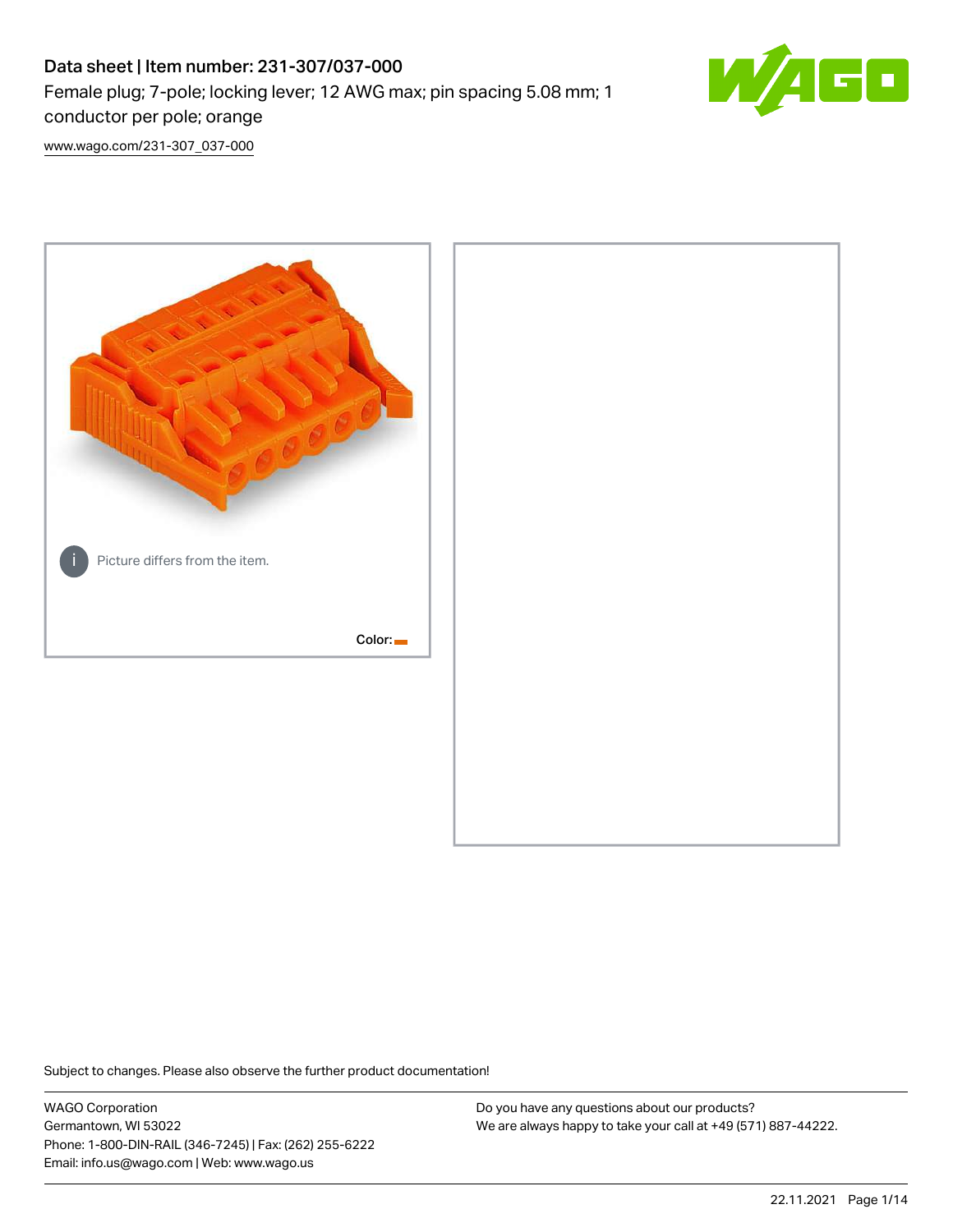

Dimensions in mm

L = pole no. x pin spacing

2- to 3-pole female connectors – one latch only

#### Item description

- **Universal connection for all conductor types**
- Easy cable pre-assembly and on-unit wiring via vertical and horizontal CAGE CLAMP<sup>®</sup> actuation  $\blacksquare$
- $\blacksquare$ Integrated test ports
- $\blacksquare$ With coding fingers

Subject to changes. Please also observe the further product documentation! Data

WAGO Corporation Germantown, WI 53022 Phone: 1-800-DIN-RAIL (346-7245) | Fax: (262) 255-6222 Email: info.us@wago.com | Web: www.wago.us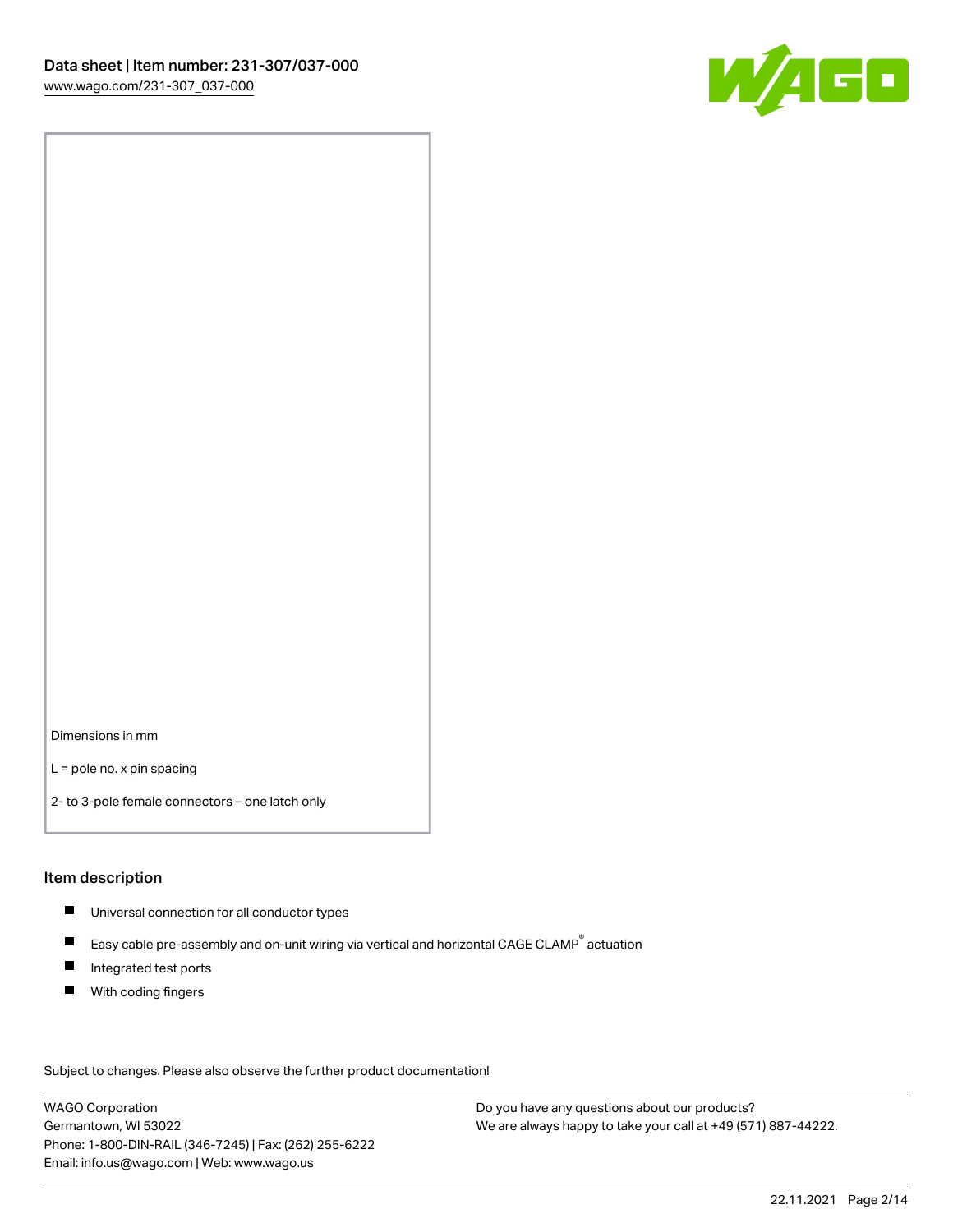

### Data Notes

| Safety information 1 | The <i>MCS – MULTI CONNECTION SYSTEM</i> includes connectors<br>without breaking capacity in accordance with DIN EN 61984. When<br>used as intended, these connectors must not be connected<br>/disconnected when live or under load. The circuit design should<br>ensure header pins, which can be touched, are not live when<br>unmated. |
|----------------------|--------------------------------------------------------------------------------------------------------------------------------------------------------------------------------------------------------------------------------------------------------------------------------------------------------------------------------------------|
| Variants:            | Gold-plated or partially gold-plated contact surfaces<br>Other versions (or variants) can be requested from WAGO Sales or<br>configured at https://configurator.wago.com/                                                                                                                                                                  |

### Electrical data

## IEC Approvals

| Ratings per                 | IEC/EN 60664-1                                                        |
|-----------------------------|-----------------------------------------------------------------------|
| Rated voltage (III / 3)     | 320 V                                                                 |
| Rated surge voltage (III/3) | 4 <sub>k</sub> V                                                      |
| Rated voltage (III/2)       | 320 V                                                                 |
| Rated surge voltage (III/2) | 4 <sub>k</sub> V                                                      |
| Nominal voltage (II/2)      | 630 V                                                                 |
| Rated surge voltage (II/2)  | 4 <sub>k</sub> V                                                      |
| Rated current               | 16A                                                                   |
| Legend (ratings)            | $(III / 2)$ $\triangle$ Overvoltage category III / Pollution degree 2 |

### UL Approvals

| Approvals per                  | UL 1059 |
|--------------------------------|---------|
| Rated voltage UL (Use Group B) | 300 V   |
| Rated current UL (Use Group B) | 15 A    |
| Rated voltage UL (Use Group D) | 300 V   |
| Rated current UL (Use Group D) | 10 A    |

# Ratings per UL

| Rated voltage UL 1977 | 300 V |
|-----------------------|-------|
| Rated current UL 1977 |       |

### CSA Approvals

Approvals per CSA

Subject to changes. Please also observe the further product documentation!

| <b>WAGO Corporation</b>                                | Do you have any questions about our products?                 |
|--------------------------------------------------------|---------------------------------------------------------------|
| Germantown, WI 53022                                   | We are always happy to take your call at +49 (571) 887-44222. |
| Phone: 1-800-DIN-RAIL (346-7245)   Fax: (262) 255-6222 |                                                               |
| Email: info.us@wago.com   Web: www.wago.us             |                                                               |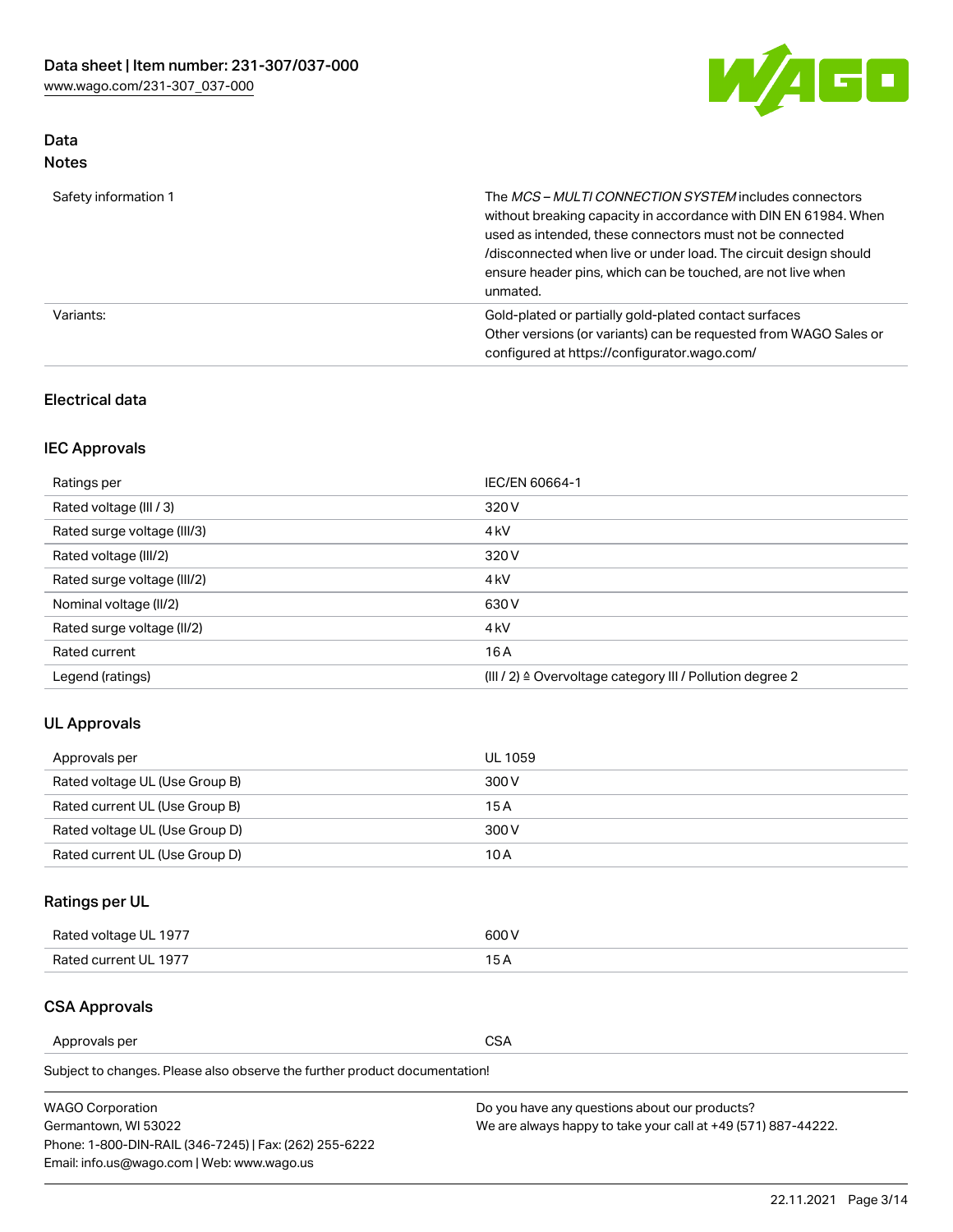

| Rated voltage CSA (Use Group B) | 300 V |
|---------------------------------|-------|
| Rated current CSA (Use Group B) | 15 A  |
| Rated voltage CSA (Use Group D) | 300 V |
| Rated current CSA (Use Group D) | 10 A  |

### Connection data

| Total number of connection points |  |
|-----------------------------------|--|
| Total number of potentials        |  |
| Number of connection types        |  |
| Number of levels                  |  |

#### Connection 1

| Connection technology                             | CAGE CLAMP <sup>®</sup>                 |
|---------------------------------------------------|-----------------------------------------|
| Actuation type                                    | Operating tool                          |
| Solid conductor                                   | $0.082.5$ mm <sup>2</sup> / 28  12 AWG  |
| Fine-stranded conductor                           | $0.08$ 2.5 mm <sup>2</sup> / 28  12 AWG |
| Fine-stranded conductor; with insulated ferrule   | $0.251.5$ mm <sup>2</sup>               |
| Fine-stranded conductor; with uninsulated ferrule | $0.252.5$ mm <sup>2</sup>               |
| Strip length                                      | 89 mm / 0.31  0.35 inch                 |
| Number of poles                                   |                                         |
| Conductor entry direction to mating direction     | 0°                                      |

# Physical data

| Pin spacing | 5.08 mm / 0.2 inch    |
|-------------|-----------------------|
| Width       | 52.16 mm / 2.054 inch |
| Height      | 14.3 mm / 0.563 inch  |
| Depth       | 29.6 mm / 1.165 inch  |

# Plug-in connection

| Contact type (pluggable connector) | Female connector/socket |
|------------------------------------|-------------------------|
| Connector (connection type)        | for conductor           |
| Mismating protection               | No                      |
| Locking of plug-in connection      | locking lever           |

### Material data

Color contracts and contracts of the contracts of the contracts of the contracts of the contracts of the contracts of the contracts of the contracts of the contracts of the contracts of the contracts of the contracts of th

Subject to changes. Please also observe the further product documentation! Material group I

| <b>WAGO Corporation</b>                                | Do you have any questions about our products?                 |
|--------------------------------------------------------|---------------------------------------------------------------|
| Germantown, WI 53022                                   | We are always happy to take your call at +49 (571) 887-44222. |
| Phone: 1-800-DIN-RAIL (346-7245)   Fax: (262) 255-6222 |                                                               |
| Email: info.us@wago.com   Web: www.wago.us             |                                                               |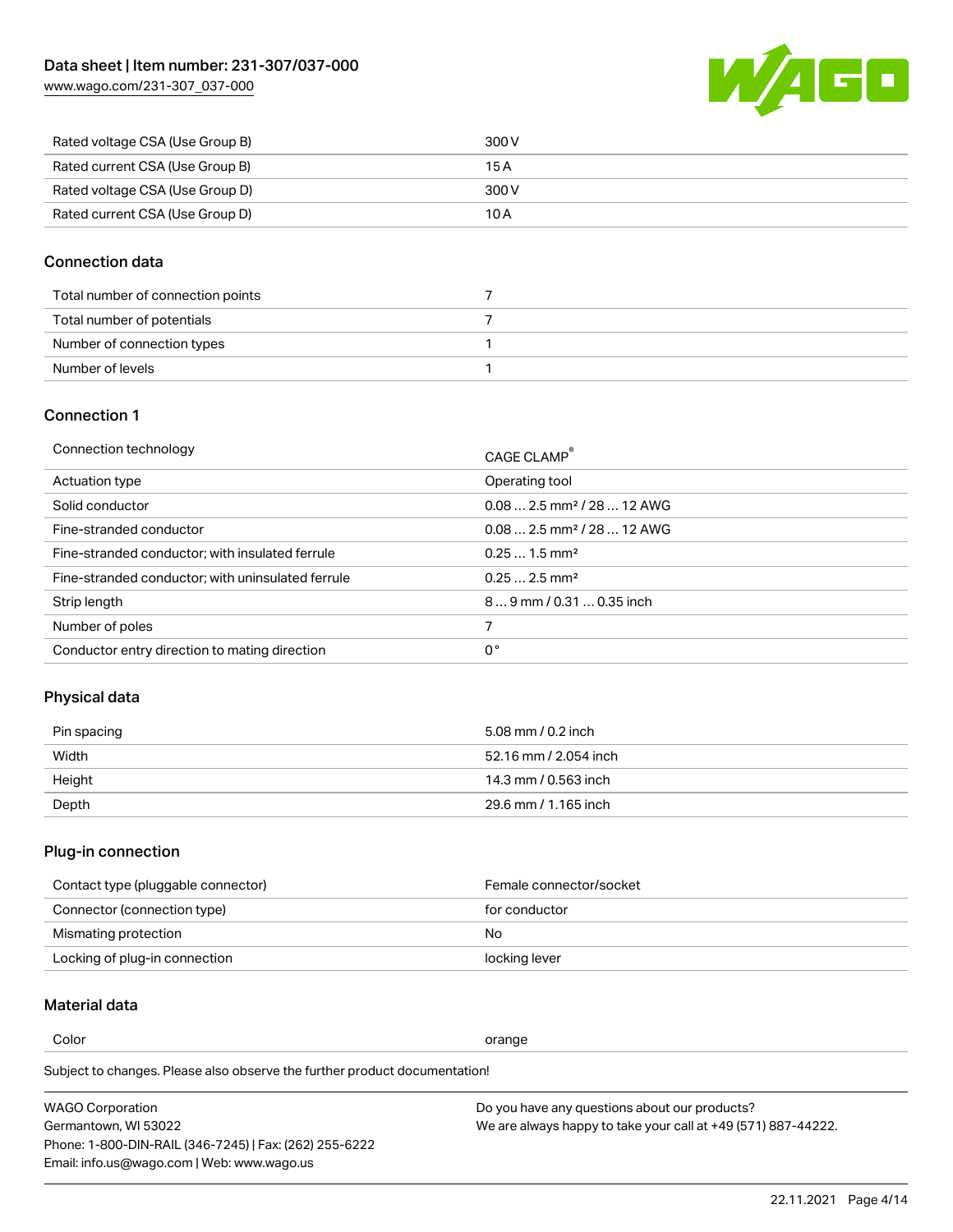

| Material group              |                                   |
|-----------------------------|-----------------------------------|
| Insulation material         | Polyamide (PA66)                  |
| Flammability class per UL94 | V <sub>0</sub>                    |
| Clamping spring material    | Chrome nickel spring steel (CrNi) |
| Contact material            | Copper alloy                      |
| Contact plating             | tin-plated                        |
| Fire load                   | $0.226$ MJ                        |
| Weight                      | 14.3 <sub>g</sub>                 |
|                             |                                   |

# Environmental requirements

| Limit temperature range | $-60+85 °C$ |  |
|-------------------------|-------------|--|
|-------------------------|-------------|--|

### Commercial data

| Product Group         | 3 (Multi Conn. System) |
|-----------------------|------------------------|
| PU (SPU)              | 50 Stück               |
| Packaging type        | box                    |
| Country of origin     | <b>DE</b>              |
| <b>GTIN</b>           | 4044918347150          |
| Customs tariff number | 8536694040             |

# Approvals / Certificates

#### Country specific Approvals

|                       |                                                                            |                                 | Certificate |
|-----------------------|----------------------------------------------------------------------------|---------------------------------|-------------|
| Logo                  | Approval                                                                   | <b>Additional Approval Text</b> | name        |
|                       | CB                                                                         | IEC 61984                       | NL-39756    |
|                       | DEKRA Certification B.V.                                                   |                                 |             |
|                       | <b>CSA</b>                                                                 | C22.2                           | 1466354     |
|                       | <b>DEKRA Certification B.V.</b>                                            |                                 |             |
|                       | <b>KEMA/KEUR</b>                                                           | EN 61984                        | 2190761.01  |
| EMA                   | DEKRA Certification B.V.                                                   |                                 |             |
| <b>Ship Approvals</b> |                                                                            |                                 |             |
|                       |                                                                            |                                 | Certificate |
| Logo                  | Approval                                                                   | <b>Additional Approval Text</b> | name        |
|                       | <b>ABS</b>                                                                 |                                 | $19 -$      |
|                       | Subject to changes. Please also observe the further product documentation! |                                 |             |

| <b>WAGO Corporation</b>                                | Do you have any questions about our products?                 |
|--------------------------------------------------------|---------------------------------------------------------------|
| Germantown, WI 53022                                   | We are always happy to take your call at +49 (571) 887-44222. |
| Phone: 1-800-DIN-RAIL (346-7245)   Fax: (262) 255-6222 |                                                               |
| Email: info.us@wago.com   Web: www.wago.us             |                                                               |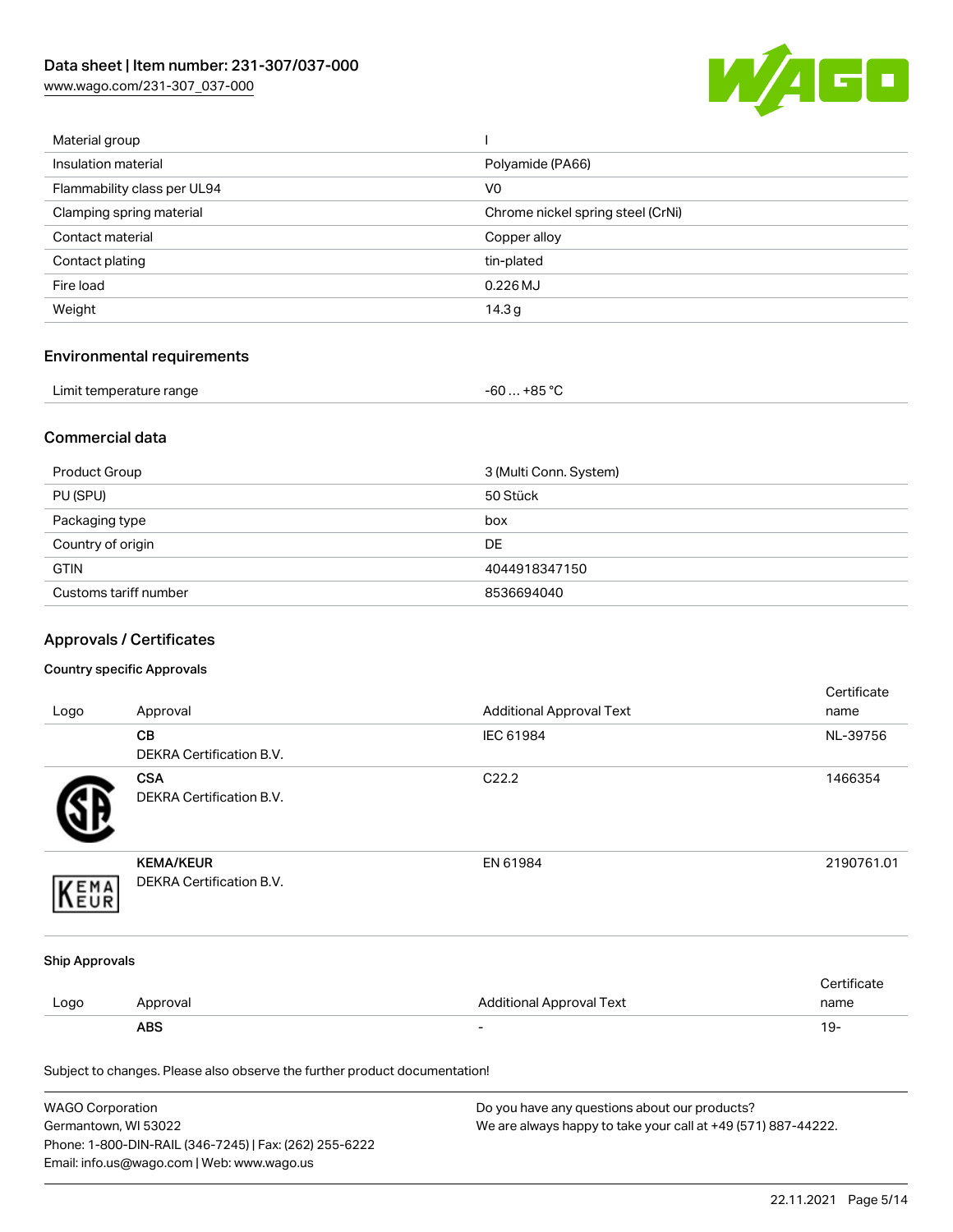Email: info.us@wago.com | Web: www.wago.us



American Bureau of Shipping **American Bureau of Shipping**  $\overline{A}$ 



PDA

| <b>UL-Approvals</b>                                                                                                                                                                                                         |                                                                                                                     |                                 |                              |  |
|-----------------------------------------------------------------------------------------------------------------------------------------------------------------------------------------------------------------------------|---------------------------------------------------------------------------------------------------------------------|---------------------------------|------------------------------|--|
| Logo                                                                                                                                                                                                                        | Approval                                                                                                            | <b>Additional Approval Text</b> | Certificate<br>name          |  |
|                                                                                                                                                                                                                             | UL<br>UL International Germany GmbH                                                                                 | <b>UL 1977</b>                  | E45171                       |  |
|                                                                                                                                                                                                                             | <b>UR</b><br>Underwriters Laboratories Inc.                                                                         | <b>UL 1059</b>                  | E45172                       |  |
| Counterpart                                                                                                                                                                                                                 |                                                                                                                     |                                 |                              |  |
|                                                                                                                                                                                                                             | Item no.231-637<br>Male connector; 7-pole; Pin spacing 5.08 mm; orange                                              |                                 | www.wago.com/231-637         |  |
|                                                                                                                                                                                                                             | Item no.231-537/001-000<br>Male header; 7-pole; THT; 1.0 x 1.0 mm solder pin; angled; pin spacing 5.08 mm; orange   |                                 | www.wago.com/231-537/001-000 |  |
|                                                                                                                                                                                                                             | Item no.231-337/001-000<br>Male header; 7-pole; THT; 1.0 x 1.0 mm solder pin; straight; pin spacing 5.08 mm; orange |                                 | www.wago.com/231-337/001-000 |  |
| <b>Optional accessories</b><br>Strain relief                                                                                                                                                                                |                                                                                                                     |                                 |                              |  |
| Strain relief housing                                                                                                                                                                                                       |                                                                                                                     |                                 |                              |  |
|                                                                                                                                                                                                                             | Item no.: 232-637<br>Strain relief housing; orange                                                                  |                                 | www.wago.com/232-637         |  |
| Cover                                                                                                                                                                                                                       |                                                                                                                     |                                 |                              |  |
| Cover                                                                                                                                                                                                                       |                                                                                                                     |                                 |                              |  |
|                                                                                                                                                                                                                             | Item no.: 231-669<br>Lockout caps; for covering unused clamping units; orange                                       |                                 | www.wago.com/231-669         |  |
| Marking accessories                                                                                                                                                                                                         |                                                                                                                     |                                 |                              |  |
| Marking strip                                                                                                                                                                                                               |                                                                                                                     |                                 |                              |  |
|                                                                                                                                                                                                                             | Subject to changes. Please also observe the further product documentation!                                          |                                 |                              |  |
| <b>WAGO Corporation</b><br>Do you have any questions about our products?<br>Germantown, WI 53022<br>We are always happy to take your call at +49 (571) 887-44222.<br>Phone: 1-800-DIN-RAIL (346-7245)   Fax: (262) 255-6222 |                                                                                                                     |                                 |                              |  |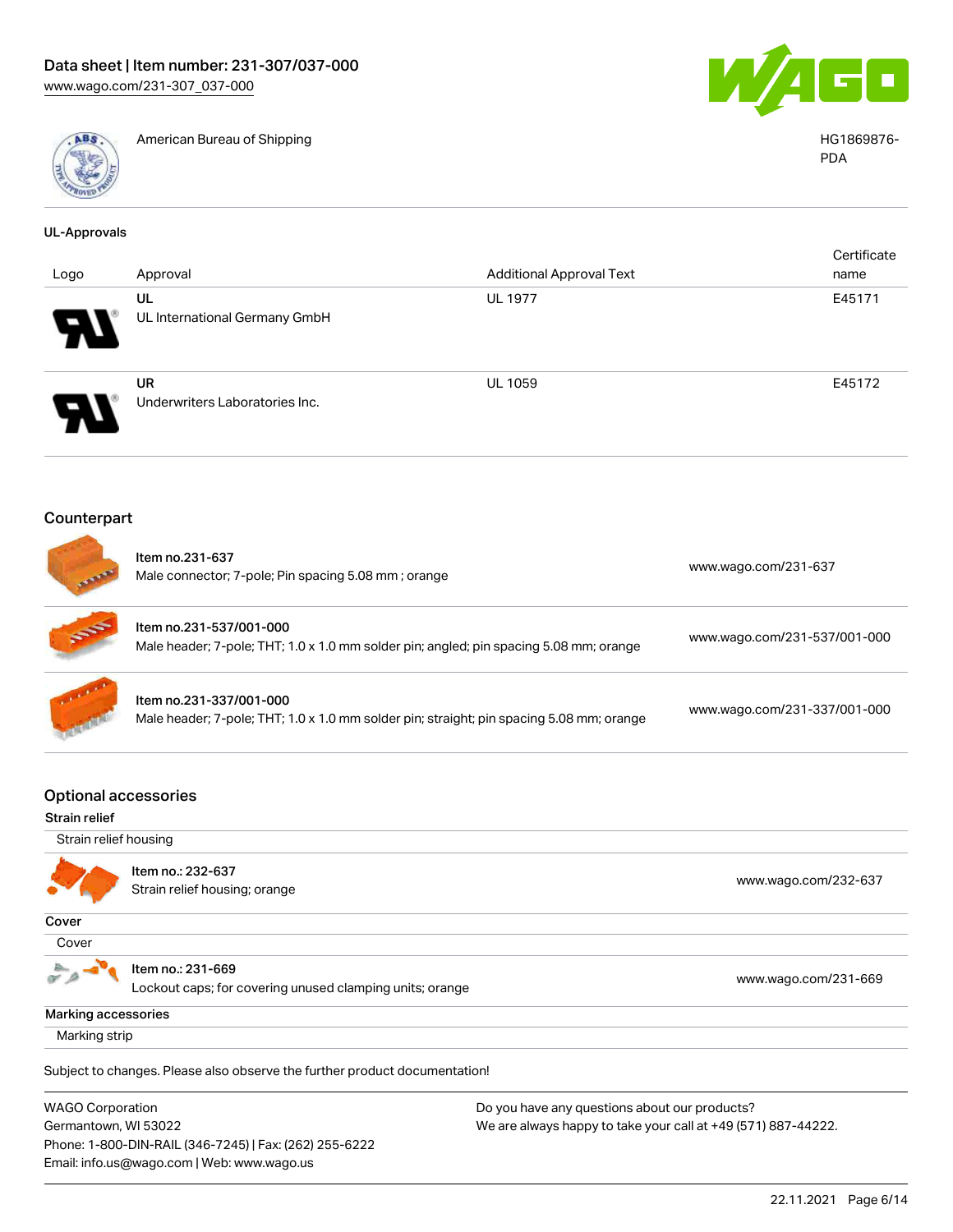

|                            | Item no.: 210-331/508-103                                                                                                                                          | www.wago.com/210-331 |
|----------------------------|--------------------------------------------------------------------------------------------------------------------------------------------------------------------|----------------------|
|                            | Marking strips; as a DIN A4 sheet; MARKED; 1-12 (200x); Height of marker strip: 2.3 mm/0.091 in; Strip<br>length 182 mm; Horizontal marking; Self-adhesive; white  | /508-103             |
|                            | Item no.: 210-331/508-104                                                                                                                                          | www.wago.com/210-331 |
|                            | Marking strips; as a DIN A4 sheet; MARKED; 13-24 (200x); Height of marker strip: 2.3 mm/0.091 in; Strip<br>length 182 mm; Horizontal marking; Self-adhesive; white | /508-104             |
|                            | Item no.: 210-332/508-202                                                                                                                                          | www.wago.com/210-332 |
|                            | Marking strips; as a DIN A4 sheet; MARKED; 1-16 (160x); Height of marker strip: 3 mm; Strip length 182<br>mm; Horizontal marking; Self-adhesive; white             | /508-202             |
|                            | Item no.: 210-332/508-204                                                                                                                                          | www.wago.com/210-332 |
|                            | Marking strips; as a DIN A4 sheet; MARKED; 17-32 (160x); Height of marker strip: 3 mm; Strip length<br>182 mm; Horizontal marking; Self-adhesive; white            | /508-204             |
|                            | Item no.: 210-332/508-206                                                                                                                                          | www.wago.com/210-332 |
|                            | Marking strips; as a DIN A4 sheet; MARKED; 33-48 (160x); Height of marker strip: 3 mm; Strip length<br>182 mm; Horizontal marking; Self-adhesive; white            | /508-206             |
|                            | Item no.: 210-332/508-205                                                                                                                                          | www.wago.com/210-332 |
|                            | Marking strips; as a DIN A4 sheet; MARKED; 1-32 (80x); Height of marker strip: 3 mm; Strip length 182<br>mm; Horizontal marking; Self-adhesive; white              | /508-205             |
| <b>Testing accessories</b> |                                                                                                                                                                    |                      |
| Testing accessories        |                                                                                                                                                                    |                      |
|                            | Item no.: 210-136                                                                                                                                                  |                      |
|                            | Test plug; 2 mm Ø; with 500 mm cable                                                                                                                               | www.wago.com/210-136 |
|                            | Item no.: 231-661                                                                                                                                                  |                      |
|                            | Test plugs for female connectors; for 5 mm and 5.08 mm pin spacing; 2,50 mm <sup>2</sup> ; light gray                                                              | www.wago.com/231-661 |
| Tools                      |                                                                                                                                                                    |                      |
| Operating tool             |                                                                                                                                                                    |                      |
|                            | Item no.: 209-130<br>Operating tool; suitable for 264, 280 and 281 Series; 1-way; of insulating material; white                                                    | www.wago.com/209-130 |
|                            | Item no.: 209-132                                                                                                                                                  |                      |
|                            | Operating tool; for connecting comb-style jumper bar; 2-way; of insulating material                                                                                | www.wago.com/209-132 |
|                            | Item no.: 231-159                                                                                                                                                  | www.wago.com/231-159 |
|                            | Operating tool; natural                                                                                                                                            |                      |
|                            | Item no.: 231-231<br>Combination operating tool; red                                                                                                               | www.wago.com/231-231 |
|                            | Item no.: 231-131<br>Operating tool; made of insulating material; 1-way; loose; white                                                                              | www.wago.com/231-131 |

Subject to changes. Please also observe the further product documentation!

WAGO Corporation Germantown, WI 53022 Phone: 1-800-DIN-RAIL (346-7245) | Fax: (262) 255-6222 Email: info.us@wago.com | Web: www.wago.us Do you have any questions about our products? We are always happy to take your call at +49 (571) 887-44222.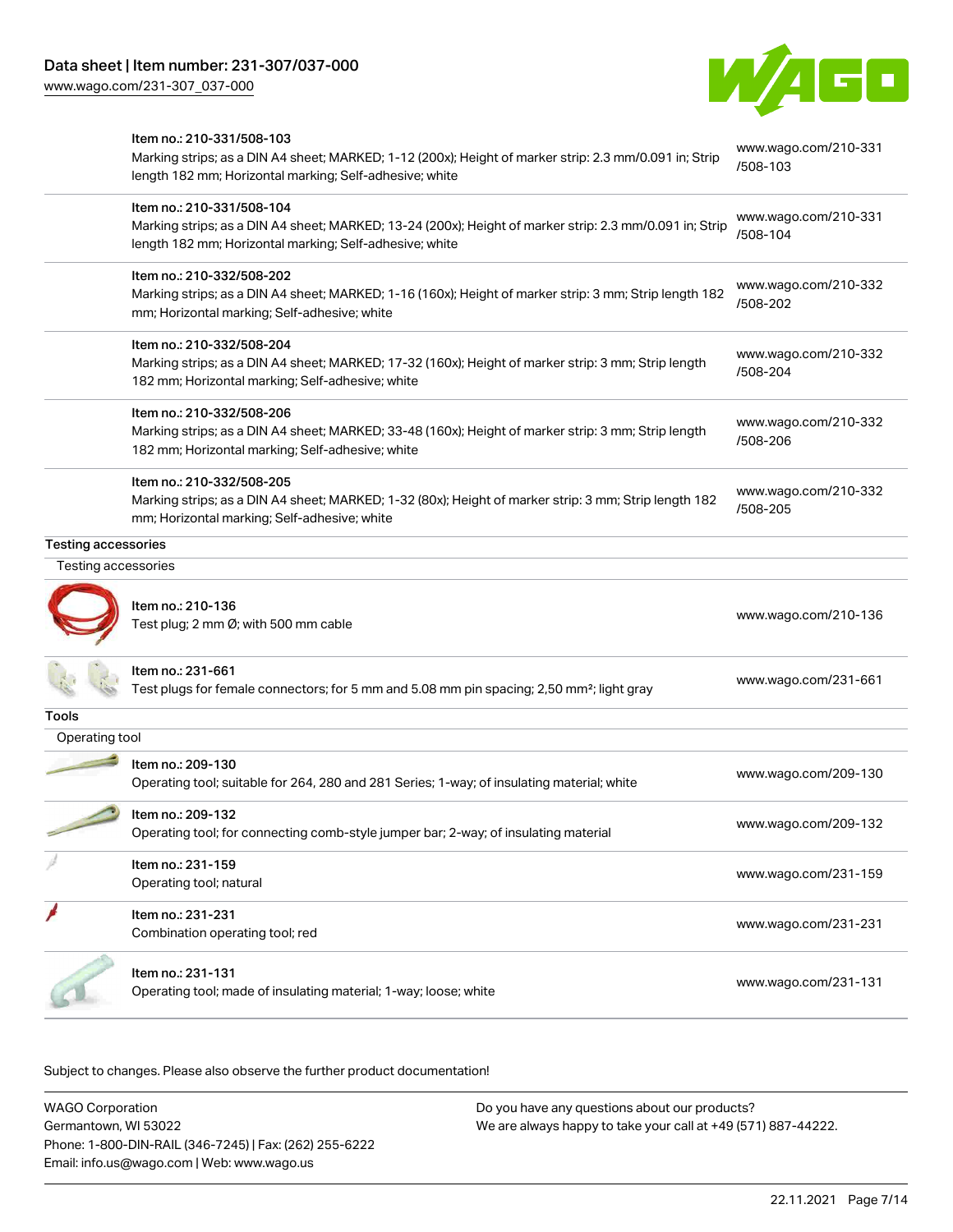## Data sheet | Item number: 231-307/037-000

www.wag



| eet   Item number: 231-307/037-000<br>o.com/231-307_037-000                         | WAG D                |
|-------------------------------------------------------------------------------------|----------------------|
| Item no.: 231-291<br>Operating tool; made of insulating material; 1-way; loose; red | www.wago.com/231-291 |
| Item no.: 280-432<br>Operating tool; made of insulating material; 2-way; white      | www.wago.com/280-432 |
| Item no.: 280-434<br>Operating tool; made of insulating material; 4-way             | www.wago.com/280-434 |
| Item no.: 280-437<br>Operating tool; made of insulating material; 7-way             | www.wago.com/280-437 |
| Item no.: 280-440<br>Operating tool; made of insulating material; 10-way            | www.wago.com/280-440 |
| Item no.: 280-435<br>Operating tool; made of insulating material; 5-way; gray       | www.wago.com/280-435 |
| Item no.: 280-436<br>Operating tool; made of insulating material; 6-way             | www.wago.com/280-436 |

Item no.: 280-438 nten no... 260-436<br>Operating tool; made of insulating material; 8-way [www.wago.com/280-438](http://www.wago.com/280-438) Item no.: 280-433

nem no... 260-433<br>Operating tool; made of insulating material; 3-way [www.wago.com/280-433](http://www.wago.com/280-433)

**Jumpers** 

| Jumper |                                                                           |                      |
|--------|---------------------------------------------------------------------------|----------------------|
|        | Item no.: 231-905<br>Jumper; for conductor entry; 5-way; insulated; gray  | www.wago.com/231-905 |
|        | Item no.: 231-903<br>Jumper; for conductor entry; 3-way; insulated; gray  | www.wago.com/231-903 |
|        | Item no.: 231-907<br>Jumper; for conductor entry; 7-way; insulated; gray  | www.wago.com/231-907 |
|        | Item no.: 231-910<br>Jumper; for conductor entry; 10-way; insulated; gray | www.wago.com/231-910 |
|        | Item no.: 231-902<br>Jumper; for conductor entry; 2-way; insulated; gray  | www.wago.com/231-902 |

Insulations stops

Insulation stop

Subject to changes. Please also observe the further product documentation!

WAGO Corporation Germantown, WI 53022 Phone: 1-800-DIN-RAIL (346-7245) | Fax: (262) 255-6222 Email: info.us@wago.com | Web: www.wago.us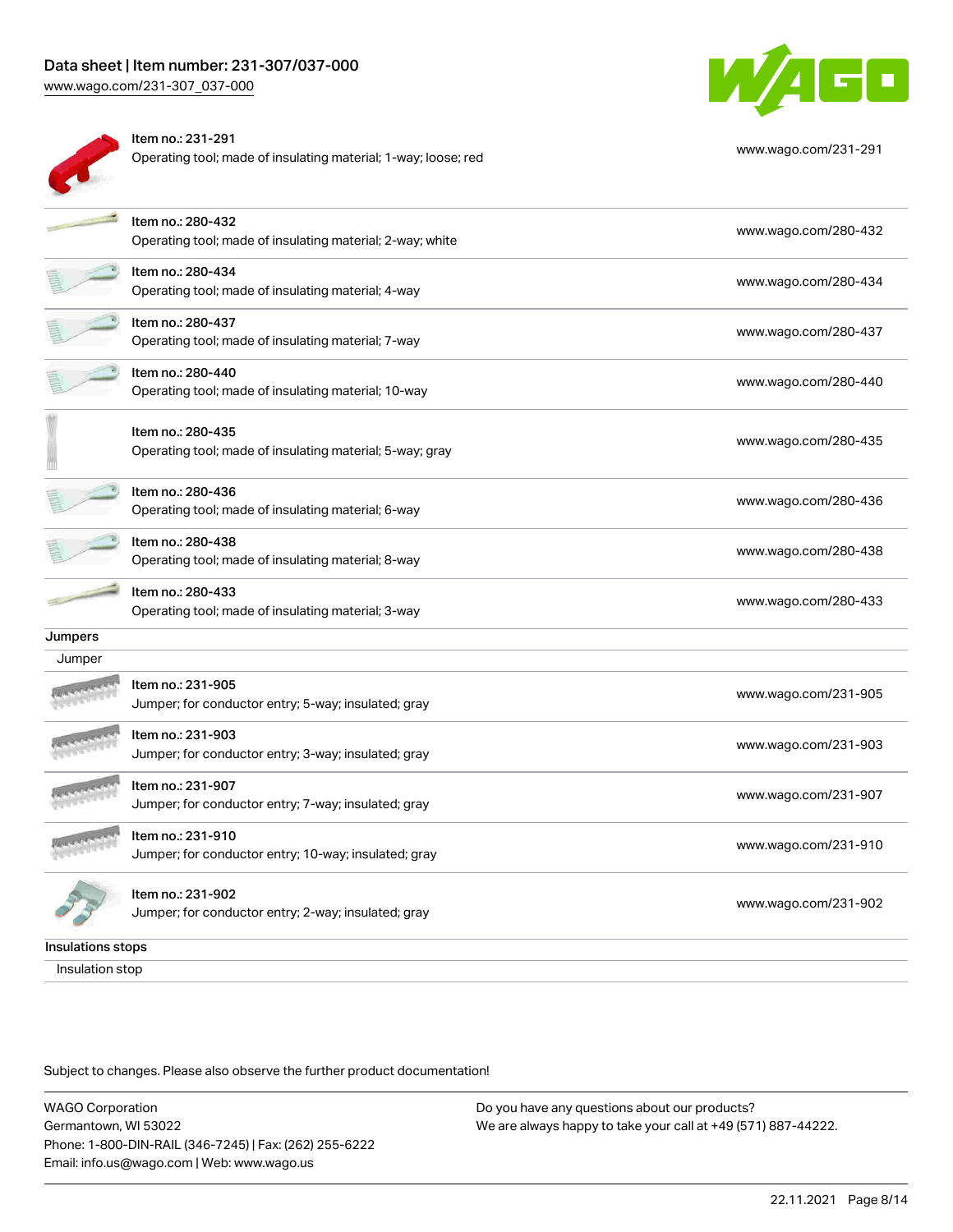# Data sheet | Item number: 231-307/037-000

[www.wago.com/231-307\\_037-000](http://www.wago.com/231-307_037-000)



Item no.: 231-672 Insulation stop; 0.75 - 1 mm²; dark gray



[www.wago.com/231-672](http://www.wago.com/231-672)



Item no.: 231-670 Insulation stop; 0.08-0.2 mm² / 0.2 mm² "s"; white [www.wago.com/231-670](http://www.wago.com/231-670) www.wago.com/231-670



Item no.: 231-671 Insulation stop; 0.25 - 0.5 mm²; light gray [www.wago.com/231-671](http://www.wago.com/231-671)

| <b>Ferrules</b> |                                                                                                                                                               |                      |
|-----------------|---------------------------------------------------------------------------------------------------------------------------------------------------------------|----------------------|
| Ferrule         |                                                                                                                                                               |                      |
|                 | Item no.: 216-101                                                                                                                                             | www.wago.com/216-101 |
|                 | Ferrule; Sleeve for 0.5 mm <sup>2</sup> / AWG 22; uninsulated; electro-tin plated; silver-colored                                                             |                      |
| ŧ               | Item no.: 216-104                                                                                                                                             |                      |
|                 | Ferrule; Sleeve for 1.5 mm <sup>2</sup> / AWG 16; uninsulated; electro-tin plated; silver-colored                                                             | www.wago.com/216-104 |
| Ĩ               | Item no.: 216-106                                                                                                                                             |                      |
|                 | Ferrule; Sleeve for 2.5 mm <sup>2</sup> / AWG 14; uninsulated; electro-tin plated; silver-colored                                                             | www.wago.com/216-106 |
|                 | Item no.: 216-102                                                                                                                                             |                      |
|                 | Ferrule; Sleeve for 0.75 mm <sup>2</sup> / AWG 20; uninsulated; electro-tin plated; silver-colored                                                            | www.wago.com/216-102 |
|                 | Item no.: 216-103                                                                                                                                             |                      |
|                 | Ferrule; Sleeve for 1 mm <sup>2</sup> / AWG 18; uninsulated; electro-tin plated                                                                               | www.wago.com/216-103 |
| Î.              | Item no.: 216-123                                                                                                                                             |                      |
|                 | Ferrule; Sleeve for 1 mm <sup>2</sup> / AWG 18; uninsulated; electro-tin plated; silver-colored                                                               | www.wago.com/216-123 |
| ī.              | Item no.: 216-122                                                                                                                                             | www.wago.com/216-122 |
|                 | Ferrule; Sleeve for 0.75 mm <sup>2</sup> / AWG 20; uninsulated; electro-tin plated; silver-colored                                                            |                      |
| Ĭ.              | Item no.: 216-124                                                                                                                                             |                      |
|                 | Ferrule; Sleeve for 1.5 mm <sup>2</sup> / AWG 16; uninsulated; electro-tin plated                                                                             | www.wago.com/216-124 |
|                 | Item no.: 216-142                                                                                                                                             |                      |
|                 | Ferrule; Sleeve for 0.75 mm <sup>2</sup> / 18 AWG; uninsulated; electro-tin plated; electrolytic copper; gastight<br>crimped; acc. to DIN 46228, Part 1/08.92 | www.wago.com/216-142 |
|                 |                                                                                                                                                               |                      |
|                 | Item no.: 216-132<br>Ferrule; Sleeve for 0.34 mm <sup>2</sup> / AWG 24; uninsulated; electro-tin plated                                                       | www.wago.com/216-132 |
|                 |                                                                                                                                                               |                      |
|                 | Item no.: 216-121                                                                                                                                             | www.wago.com/216-121 |
|                 | Ferrule; Sleeve for 0.5 mm <sup>2</sup> / AWG 22; uninsulated; electro-tin plated; silver-colored                                                             |                      |
|                 | Item no.: 216-143                                                                                                                                             |                      |
|                 | Ferrule; Sleeve for 1 mm <sup>2</sup> / AWG 18; uninsulated; electro-tin plated; electrolytic copper; gastight<br>crimped; acc. to DIN 46228, Part 1/08.92    | www.wago.com/216-143 |
|                 |                                                                                                                                                               |                      |

Subject to changes. Please also observe the further product documentation!

WAGO Corporation Germantown, WI 53022 Phone: 1-800-DIN-RAIL (346-7245) | Fax: (262) 255-6222 Email: info.us@wago.com | Web: www.wago.us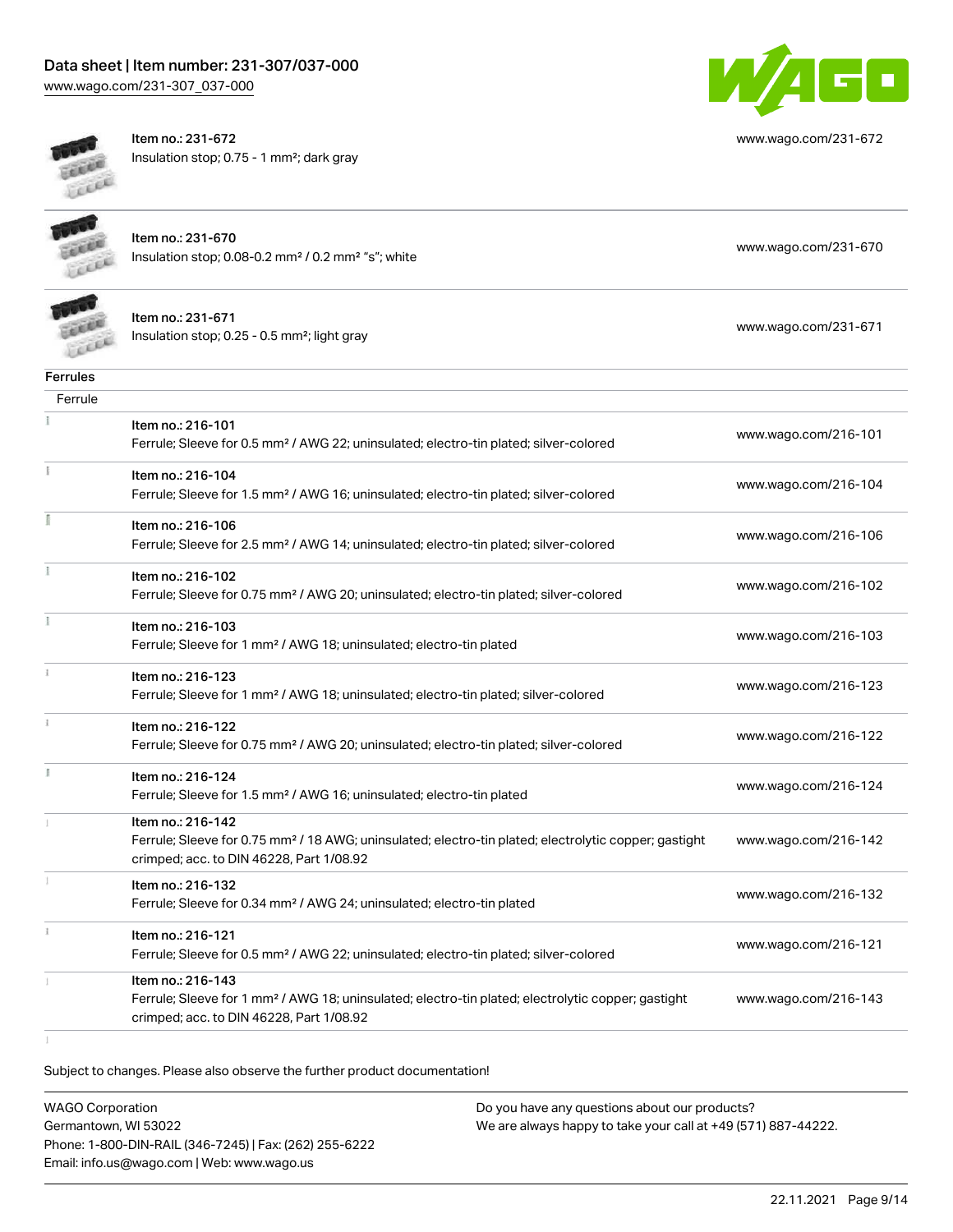

| Item no.: 216-131<br>Ferrule; Sleeve for 0.25 mm <sup>2</sup> / AWG 24; uninsulated; electro-tin plated; silver-colored                                                                                 | www.wago.com/216-131 |
|---------------------------------------------------------------------------------------------------------------------------------------------------------------------------------------------------------|----------------------|
| Item no.: 216-141<br>Ferrule; Sleeve for 0.5 mm <sup>2</sup> / 20 AWG; uninsulated; electro-tin plated; electrolytic copper; gastight<br>crimped; acc. to DIN 46228, Part 1/08.92                       | www.wago.com/216-141 |
| Item no.: 216-152<br>Ferrule; Sleeve for 0.34 mm <sup>2</sup> / AWG 24; uninsulated; electro-tin plated                                                                                                 | www.wago.com/216-152 |
| Item no.: 216-203<br>Ferrule; Sleeve for 1 mm <sup>2</sup> / AWG 18; insulated; electro-tin plated; red                                                                                                 | www.wago.com/216-203 |
| Item no.: 216-202<br>Ferrule; Sleeve for 0.75 mm <sup>2</sup> / 18 AWG; insulated; electro-tin plated; gray                                                                                             | www.wago.com/216-202 |
| Item no.: 216-151<br>Ferrule; Sleeve for 0.25 mm <sup>2</sup> / AWG 24; uninsulated; electro-tin plated                                                                                                 | www.wago.com/216-151 |
| Item no.: 216-204<br>Ferrule; Sleeve for 1.5 mm <sup>2</sup> / AWG 16; insulated; electro-tin plated; black                                                                                             | www.wago.com/216-204 |
| Item no.: 216-144<br>Ferrule; Sleeve for 1.5 mm <sup>2</sup> / AWG 16; uninsulated; electro-tin plated; electrolytic copper; gastight<br>crimped; acc. to DIN 46228, Part 1/08.92; silver-colored       | www.wago.com/216-144 |
| Item no.: 216-201<br>Ferrule; Sleeve for 0.5 mm <sup>2</sup> / 20 AWG; insulated; electro-tin plated; white                                                                                             | www.wago.com/216-201 |
| Item no.: 216-223<br>Ferrule; Sleeve for 1 mm <sup>2</sup> / AWG 18; insulated; electro-tin plated; red                                                                                                 | www.wago.com/216-223 |
| Item no.: 216-241<br>Ferrule; Sleeve for 0.5 mm <sup>2</sup> / 20 AWG; insulated; electro-tin plated; electrolytic copper; gastight<br>crimped; acc. to DIN 46228, Part 4/09.90; white                  | www.wago.com/216-241 |
| Item no.: 216-242<br>Ferrule; Sleeve for 0.75 mm <sup>2</sup> / 18 AWG; insulated; electro-tin plated; electrolytic copper; gastight<br>crimped; acc. to DIN 46228, Part 4/09.90; gray                  | www.wago.com/216-242 |
| Item no.: 216-222<br>Ferrule; Sleeve for 0.75 mm <sup>2</sup> / 18 AWG; insulated; electro-tin plated; gray                                                                                             | www.wago.com/216-222 |
| Item no.: 216-221<br>Ferrule; Sleeve for 0.5 mm <sup>2</sup> / 20 AWG; insulated; electro-tin plated; white                                                                                             | www.wago.com/216-221 |
| Item no.: 216-224<br>Ferrule; Sleeve for 1.5 mm <sup>2</sup> / AWG 16; insulated; electro-tin plated; black                                                                                             | www.wago.com/216-224 |
| Item no.: 216-243<br>Ferrule; Sleeve for 1 mm <sup>2</sup> / AWG 18; insulated; electro-tin plated; electrolytic copper; gastight crimped; www.wago.com/216-243<br>acc. to DIN 46228, Part 4/09.90; red |                      |
| Item no.: 216-244<br>Ferrule; Sleeve for 1.5 mm <sup>2</sup> / AWG 16; insulated; electro-tin plated; electrolytic copper; gastight<br>crimped; acc. to DIN 46228, Part 4/09.90; black                  | www.wago.com/216-244 |
| Item no.: 216-263                                                                                                                                                                                       |                      |

WAGO Corporation Germantown, WI 53022 Phone: 1-800-DIN-RAIL (346-7245) | Fax: (262) 255-6222 Email: info.us@wago.com | Web: www.wago.us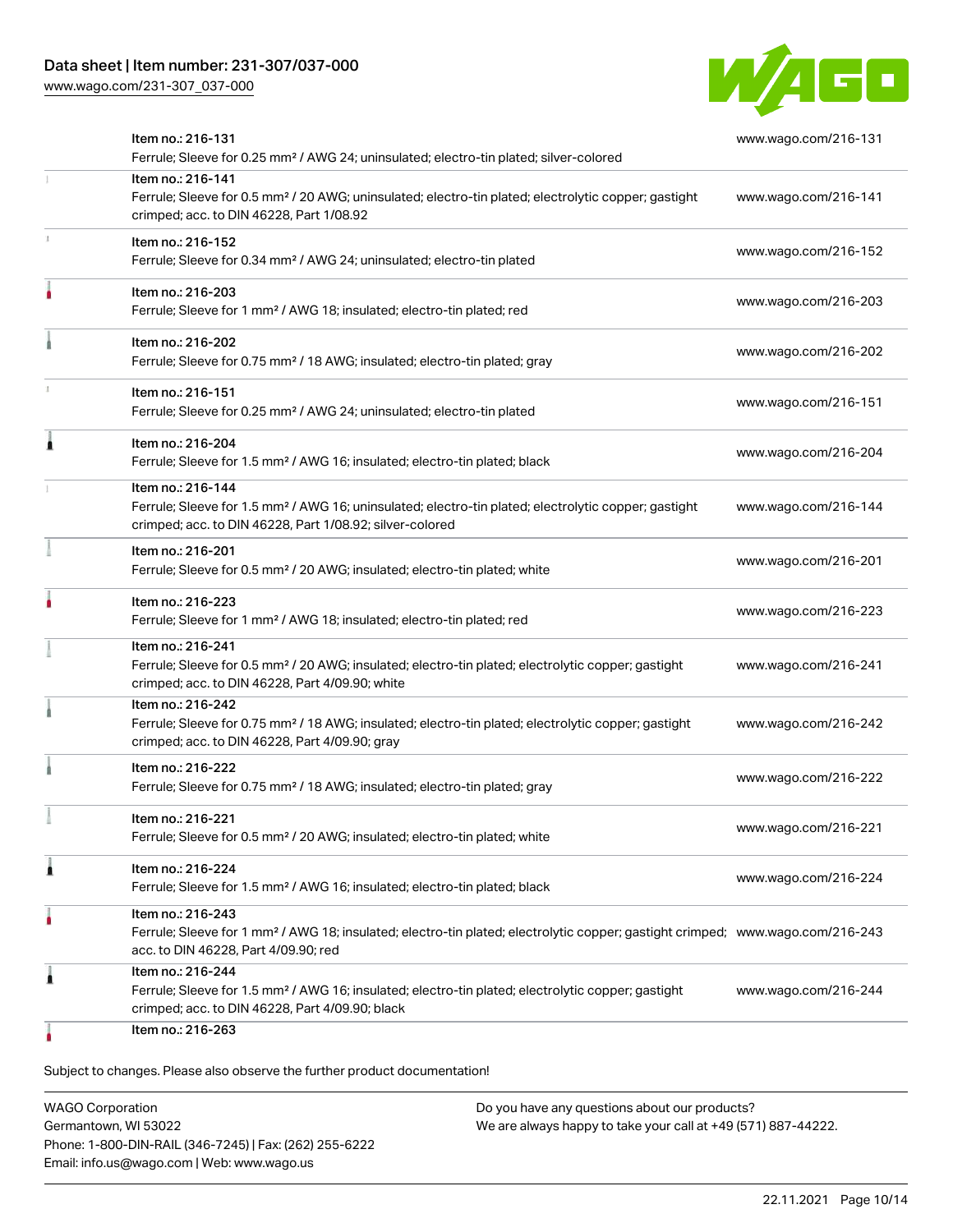

Ferrule; Sleeve for 1 mm² / AWG 18; insulated; electro-tin plated; electrolytic copper; gastight crimped; [www.wago.com/216-263](http://www.wago.com/216-263) acc. to DIN 46228, Part 4/09.90; red

| Item no.: 216-264<br>Ferrule; Sleeve for 1.5 mm <sup>2</sup> / AWG 16; insulated; electro-tin plated; electrolytic copper; gastight<br>crimped; acc. to DIN 46228, Part 4/09.90; black | www.wago.com/216-264 |
|----------------------------------------------------------------------------------------------------------------------------------------------------------------------------------------|----------------------|
| Item no.: 216-284<br>Ferrule; Sleeve for 1.5 mm <sup>2</sup> / AWG 16; insulated; electro-tin plated; electrolytic copper; gastight<br>crimped; acc. to DIN 46228, Part 4/09.90; black | www.wago.com/216-284 |
| Item no.: 216-262<br>Ferrule; Sleeve for 0.75 mm <sup>2</sup> / 18 AWG; insulated; electro-tin plated; electrolytic copper; gastight<br>crimped; acc. to DIN 46228, Part 4/09.90; gray | www.wago.com/216-262 |
| Item no.: 216-301<br>Ferrule; Sleeve for 0.25 mm <sup>2</sup> / AWG 24; insulated; electro-tin plated; yellow                                                                          | www.wago.com/216-301 |
| Item no.: 216-321<br>Ferrule; Sleeve for 0.25 mm <sup>2</sup> / AWG 24; insulated; electro-tin plated; yellow                                                                          | www.wago.com/216-321 |
| Item no.: 216-322<br>Ferrule; Sleeve for 0.34 mm <sup>2</sup> / 22 AWG; insulated; electro-tin plated; green                                                                           | www.wago.com/216-322 |
| Item no.: 216-302<br>Ferrule; Sleeve for 0.34 mm <sup>2</sup> / 22 AWG; insulated; electro-tin plated; light turquoise                                                                 | www.wago.com/216-302 |

### Downloads

Documentation

| <b>Additional Information</b>     |            |               |          |
|-----------------------------------|------------|---------------|----------|
| Technical explanations            | 2019 Apr 3 | pdf<br>2.0 MB | Download |
|                                   |            |               |          |
| <b>CAD files</b>                  |            |               |          |
| CAD data                          |            |               |          |
| 2D/3D Models 231-307/037-000      |            | URL           | Download |
| CAE data                          |            |               |          |
| EPLAN Data Portal 231-307/037-000 |            | <b>URL</b>    | Download |
| EPLAN Data Portal 231-307/037-000 |            | URL           | Download |

Subject to changes. Please also observe the further product documentation!

WAGO Corporation Germantown, WI 53022 Phone: 1-800-DIN-RAIL (346-7245) | Fax: (262) 255-6222 Email: info.us@wago.com | Web: www.wago.us Do you have any questions about our products? We are always happy to take your call at +49 (571) 887-44222.

ZUKEN Portal 231-307/037-000 URL [Download](https://www.wago.com/global/d/Zuken_URLS_231-307_037-000)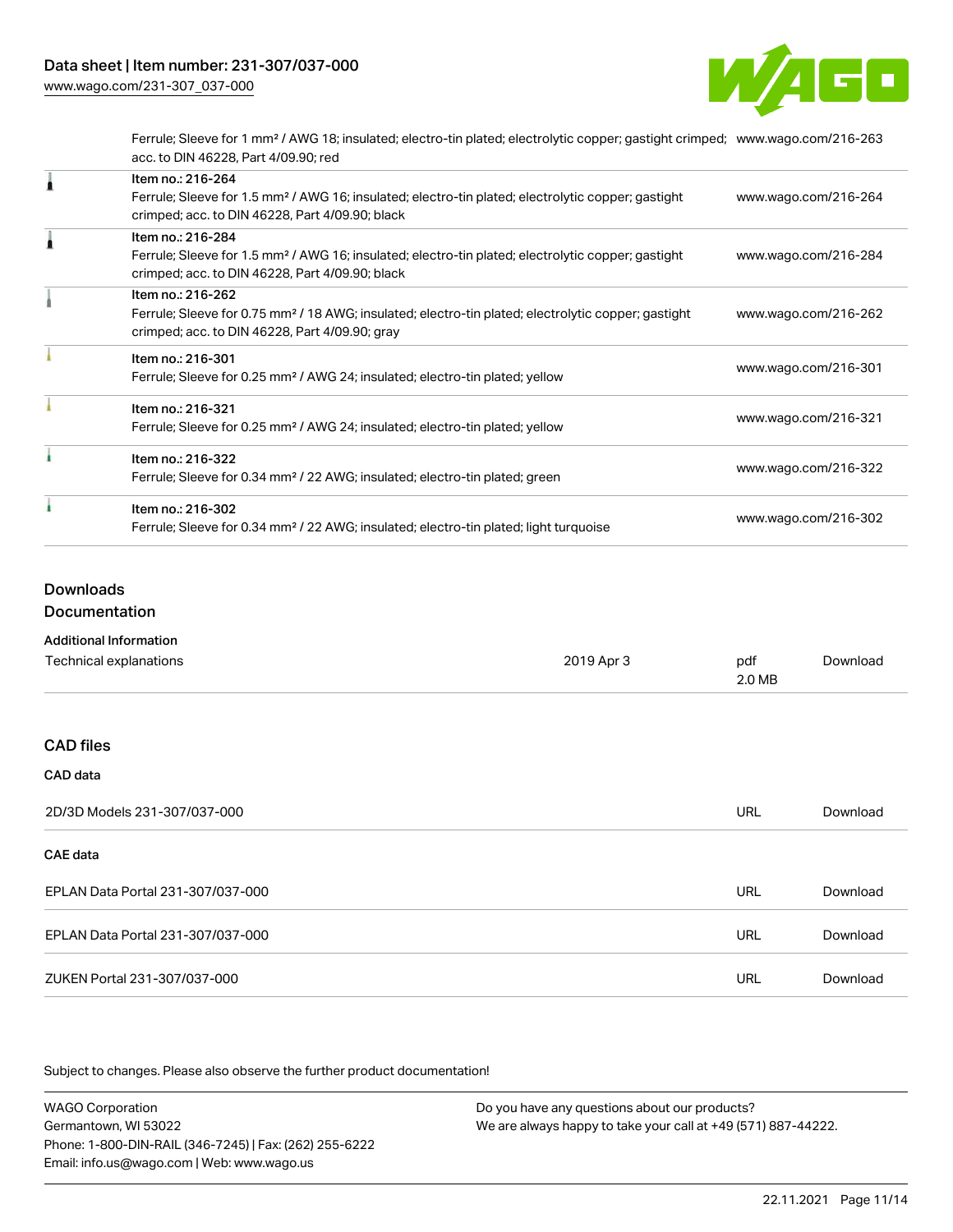### Environmental Product Compliance

#### Compliance Search

Environmental Product Compliance 231-307/037-000 1-conductor female connector; CAGE CLAMP®; 2.5 mm²; Pin spacing 5.08 mm; 7 pole; Lateral locking levers; 2,50 mm²; orange

#### Installation Notes



Inserting a conductor via 3.5 mm screwdriver – CAGE CLAMP® actuation parallel to conductor entry.



Inserting a conductor via 3.5 mm screwdriver – CAGE CLAMP® actuation perpendicular to conductor entry.



Inserting a conductor into CAGE CLAMP® unit via operating lever (231-291).



Inserting a conductor via operating tool.

Subject to changes. Please also observe the further product documentation!

WAGO Corporation Germantown, WI 53022 Phone: 1-800-DIN-RAIL (346-7245) | Fax: (262) 255-6222 Email: info.us@wago.com | Web: www.wago.us

Do you have any questions about our products? We are always happy to take your call at +49 (571) 887-44222.



URL [Download](https://www.wago.com/global/d/ComplianceLinkMediaContainer_231-307_037-000)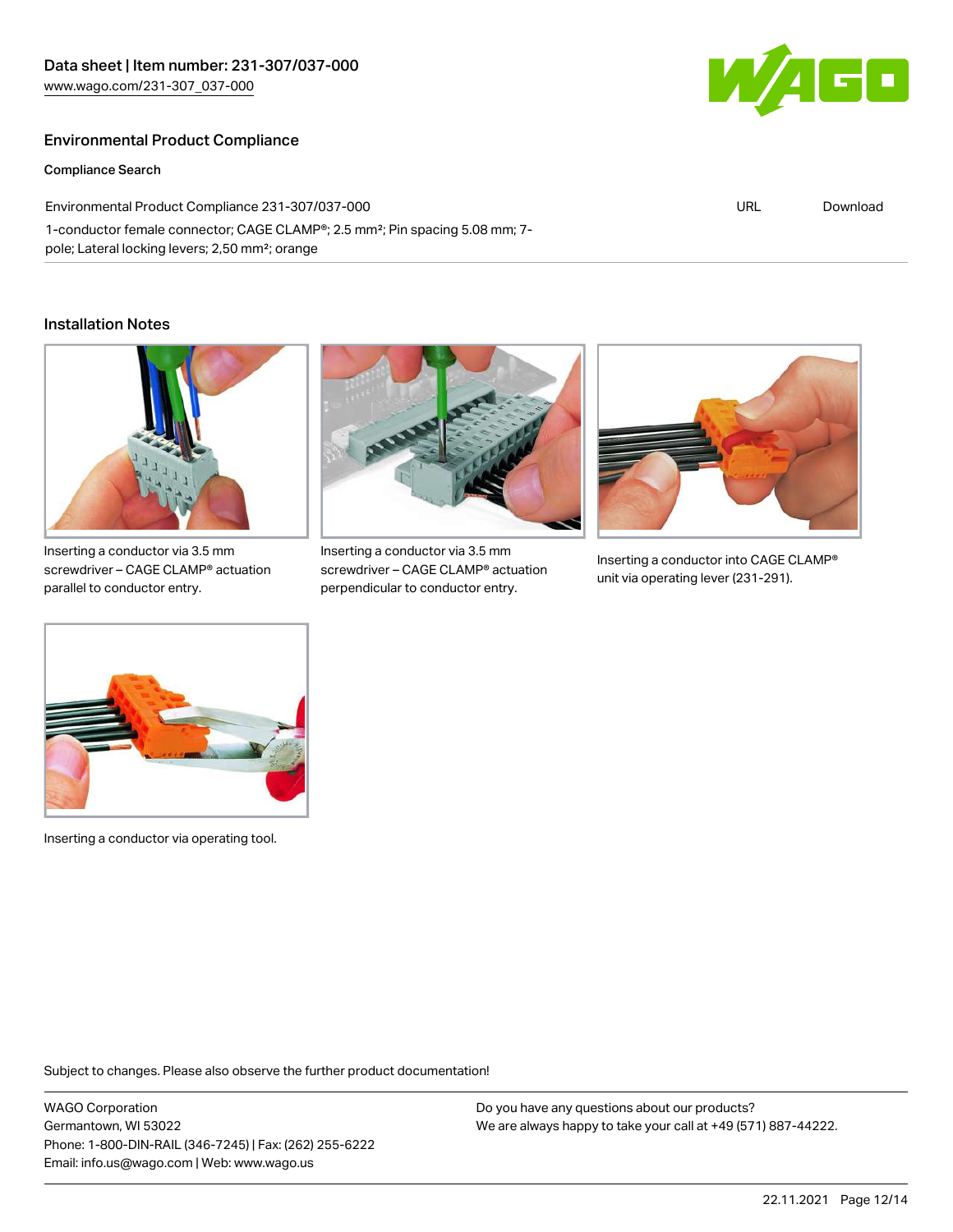



Coding a female connector by removing coding finger(s).



Testing – female connector with CAGE CLAMP®

Integrated test ports for testing perpendicular to conductor entry via 2 or 2.3 mm Ø test plug

#### Installation



Male connector with strain relief plate



Strain relief housing shown with a male connector equipped with CAGE CLAMP®

Subject to changes. Please also observe the further product documentation!

WAGO Corporation Germantown, WI 53022 Phone: 1-800-DIN-RAIL (346-7245) | Fax: (262) 255-6222 Email: info.us@wago.com | Web: www.wago.us